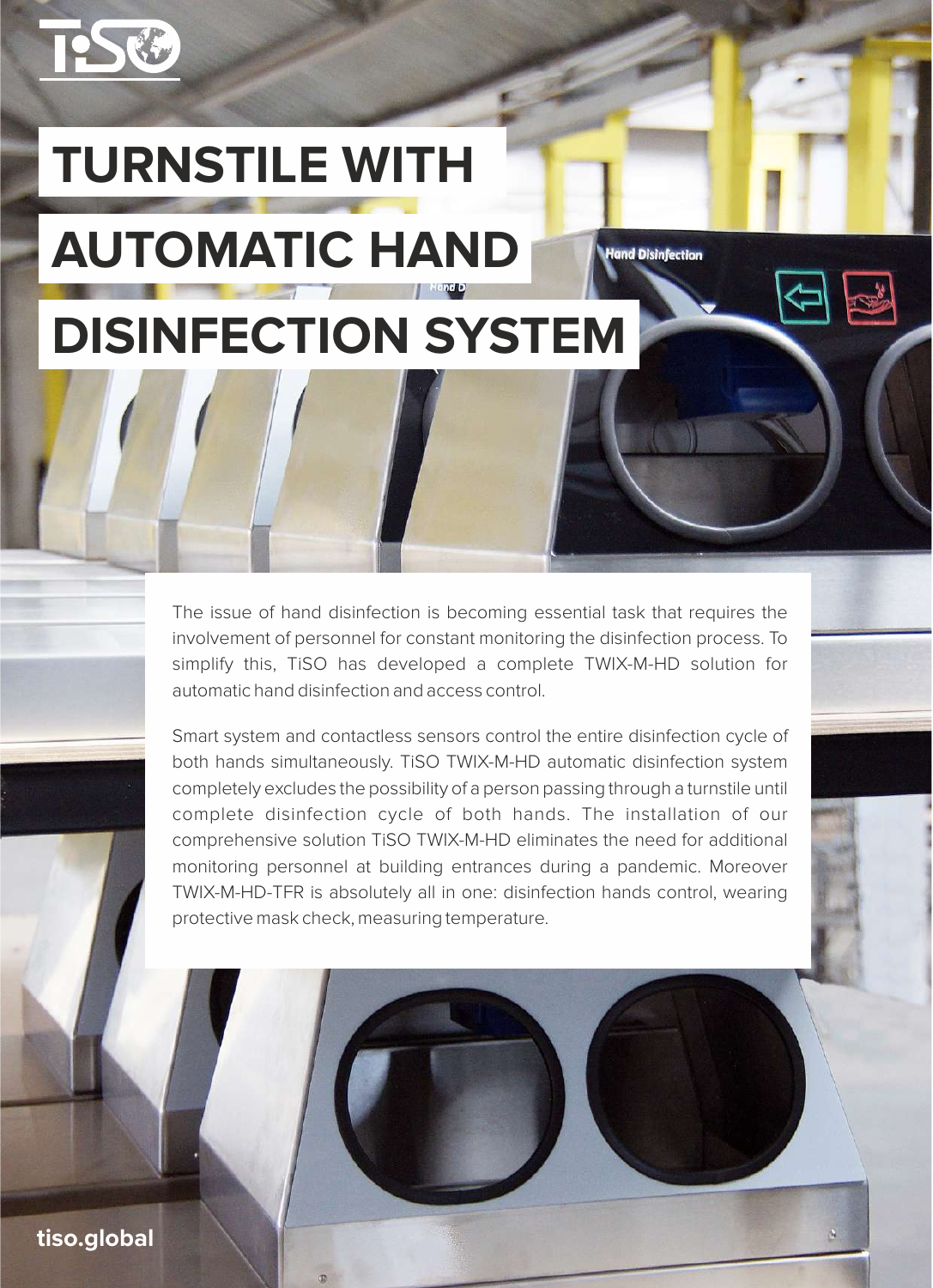### **TECHNICAL SPECIFICATIONS**

| Power                                          | 55W (turnstile) + 5W (disinfection unit)                                           |
|------------------------------------------------|------------------------------------------------------------------------------------|
| General dimensions<br>(with disinfection unit) | 1000x1252x785                                                                      |
| Housing                                        | Brushed/Polished SS AISI 304;<br>Brushed/Polished SS AISI 316<br>Powder coated RAL |
| Sanitizer tank capacity                        | 5 <sub>lt</sub>                                                                    |
| Passage capacity (1 sanitizer tank)            | 4-30 ml/1 pass                                                                     |
| Sanitizer liquid type*                         | $^{\prime\prime}$ 100 mPa.s. 20 °C                                                 |

\*specifications of sanitizer liquid should be considered additionally







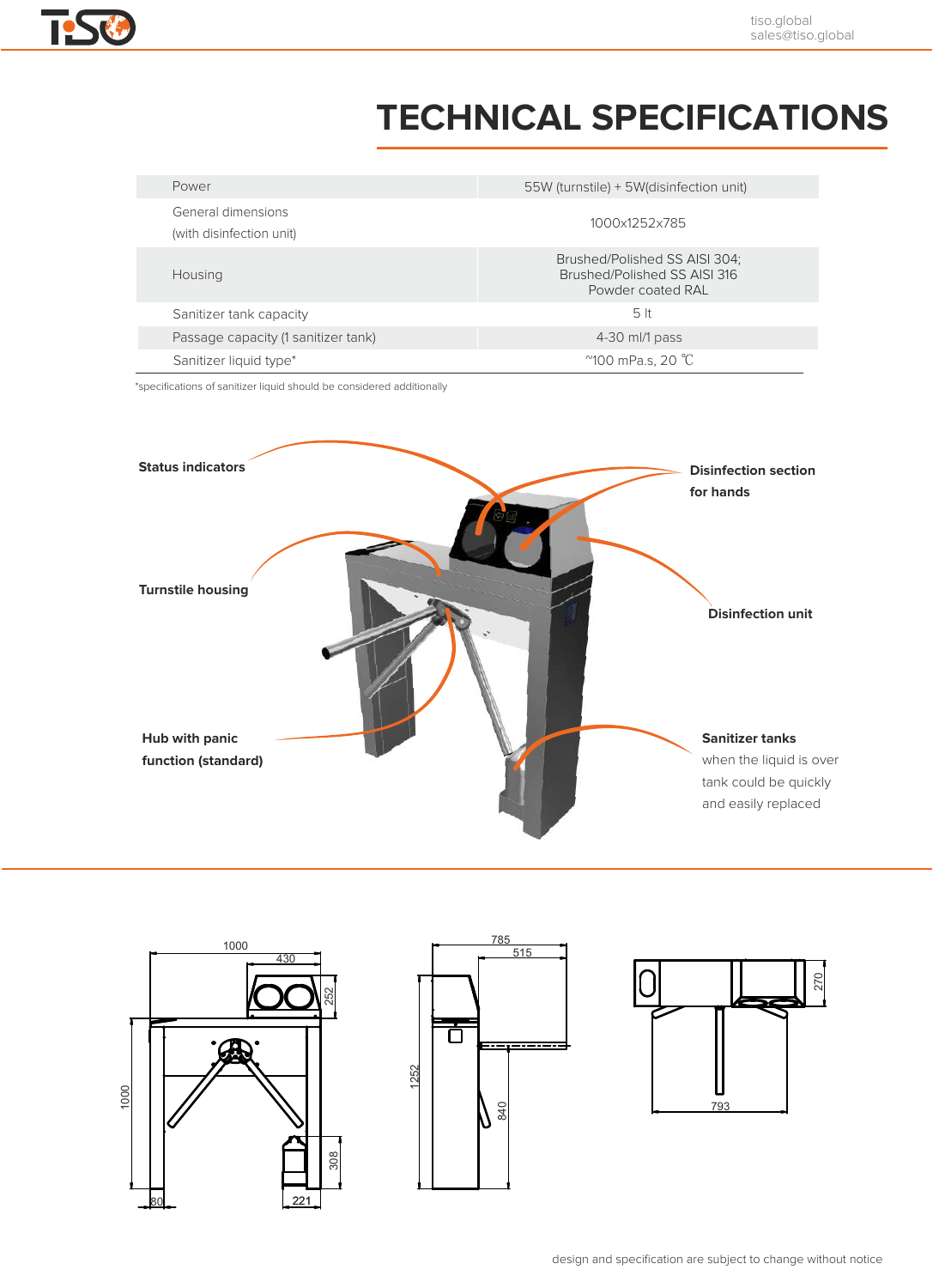

An automatic hand disinfection sprays a sanitizer when a person places their hands in the disinfection unit. In the lower part of the turnstile body there is a 5 liter tank with sanitizer liquid. The sanitizer liquid is extracted from the reservoir by vacuum pumps and sprayed onto the hand from several points. The disinfecting unit is made of stainless steel.

During the disinfection process, the sensors monitor the presence of both hands in the disinfection unit. Disinfection process is fully controlled by smart system.

### **ACCESS TO THE TERRITORY ONLY AFTER DISINFECTION. SMART AUTOMATIC CONTROL OF HANDS DISINFECTION.**

The disinfection system is integrated with the turnstile. Thus, if a person does not complete the full disinfection cycle, the turnstile will remain blocked. Status indicators are symbols that are located on the body of an additional hand disinfection unit. In standby mode, the indication glows red.

After a person has disinfected his hands, a green arrow will light up, indicating that the turnstile is open for one person to pass. Otherwise, a red signal will light up urging you to disinfect your hands.

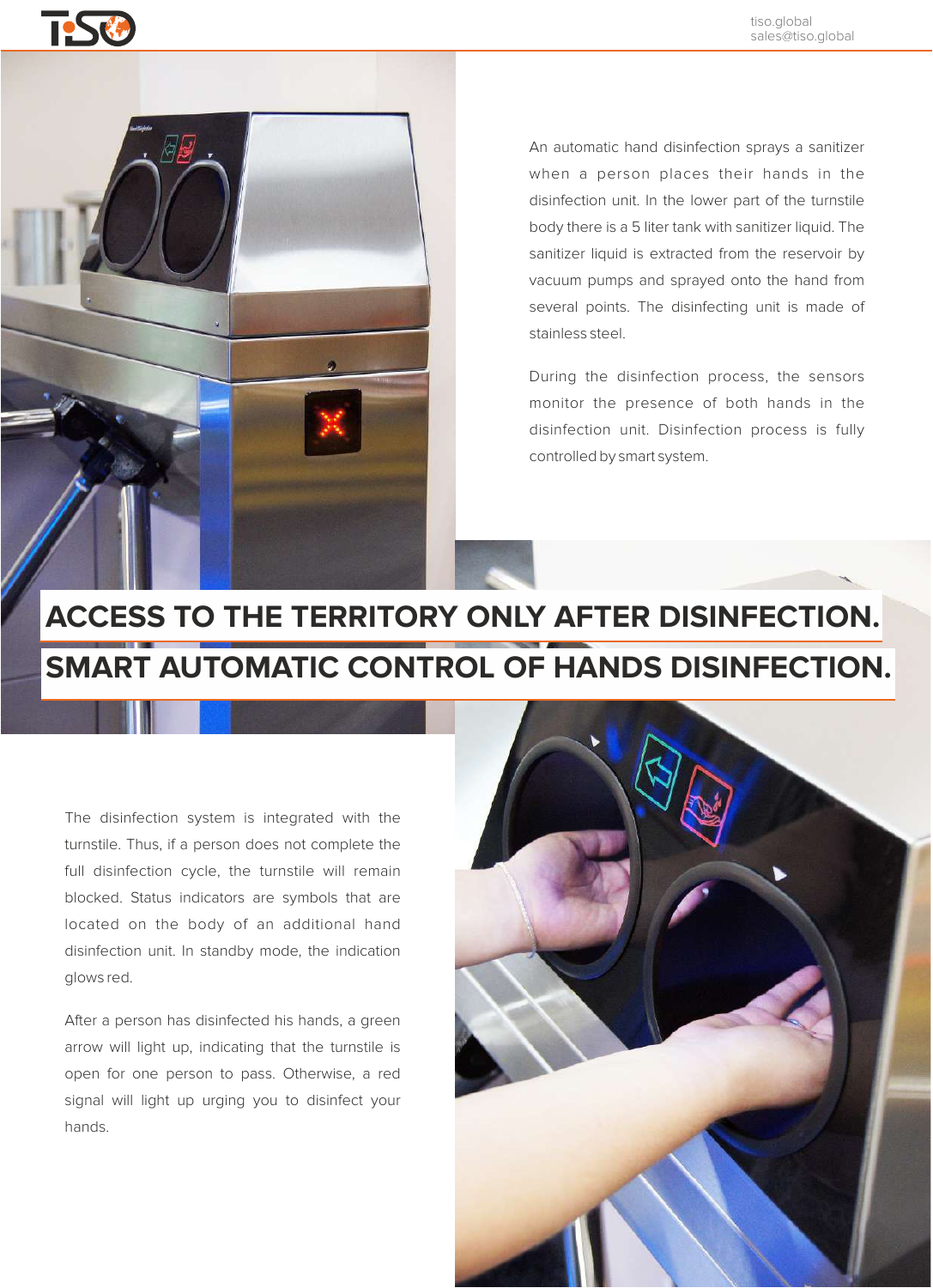

### **ADVANTAGES OF TWIX-M TURNSTILE**

Automatic hand disinfection system operates in conjunction with the Twix-M tripod turnstile. Twix-M turnstile has a number of advantages that allow it to operate reliably and smoothly. See below the main advantages of Twix-M turnstile.

### **Features of Twix-M turnstile:**

- Bi-directional motorized tripod turnstile with panic / bar drop-arm function
- Integration with any type of access control and ID systems
- Low power consumption
- Panic / bar drop-arm function with automatic reset
- Whisper quiet, low noise operation
- Optional indoor or outdoor housing types
- Wide range of accessories
- Availability of a back up battery connection
- Complete supply set as a standard

### **Options for Twix-M turnstile:**

- System to detect symptoms of virus
- Occupancy control system
- Converter (VTR-E/485) RS485 to Ethernet
- TWIC wireless touch control panel (WFRC-207)
- Randomization module
- Counter of passes
- Integration of non-standard validation equipment (RFID, Barcode, QR, Fingerprint, Coin and Token acceptors etc.) Heating function for external installation (for cold climates)
- Cooling system
- Tripod Twin modification is available
- Dummy housings can be mounted adjacent to tripod turnstile

### **Standard set of Twix-M turnstile:**

- 4 LED indicators
- Wired remote control
- Supply of backup battery power connection
- Anti-panic function with automatic reset (drop arm function)

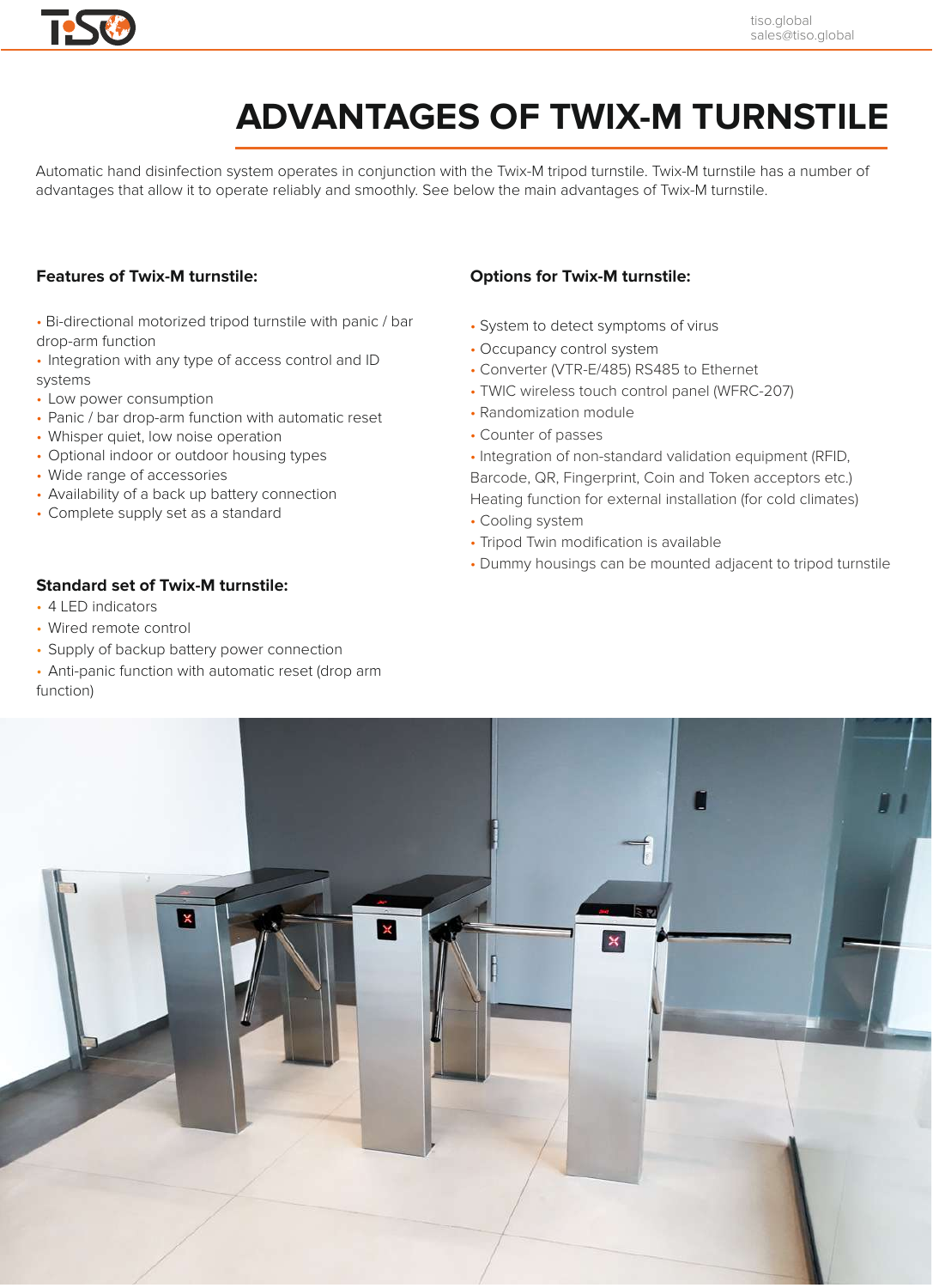#### tiso.global sales@tiso.global

### **ADDITIONAL EQUIPMENT FOR YOUR SAFETY**

#### **Occupancy control and people counter system**

Occupancy control and people counter system was developed to prevent the spread of the disease. In order to prevent the spread of the disease number of people who can be present in stores simultaneously should be limited. Therefore, we came up with turnstile solution which will enable you to control number of people coming in and out of stores daily.

### **TWiC**

TWiC manages and controls large group of turnstiles and road blockers. The user friendly 8"touch screen display graphics requires minimal training for proficiency in navigating the various pages, remotely controlling the lanes and understanding the real time feedback such as alarm events when unauthorized access is detected.





### **Card reader/Card collector**

Card readers/Сard collectors are designed for installation as a part of an access control system for enterprises, administrative facilities, banks and other sites. Elegance, lightness and simplicity make this model very popular as part of access control system.



### **Systems to detect symptoms of virus**

Systems to detect symptoms of virus is special solution for authorizing access depending on persons state of health. More specifically, such system enables to limit access of people with suspected disease symptoms such as high temperature. TiSO speed gates with special integrated authorization system performs face identification and monitors body temperature Such solution can be widely used in public places like hospitals, airports, border control zones, etc.